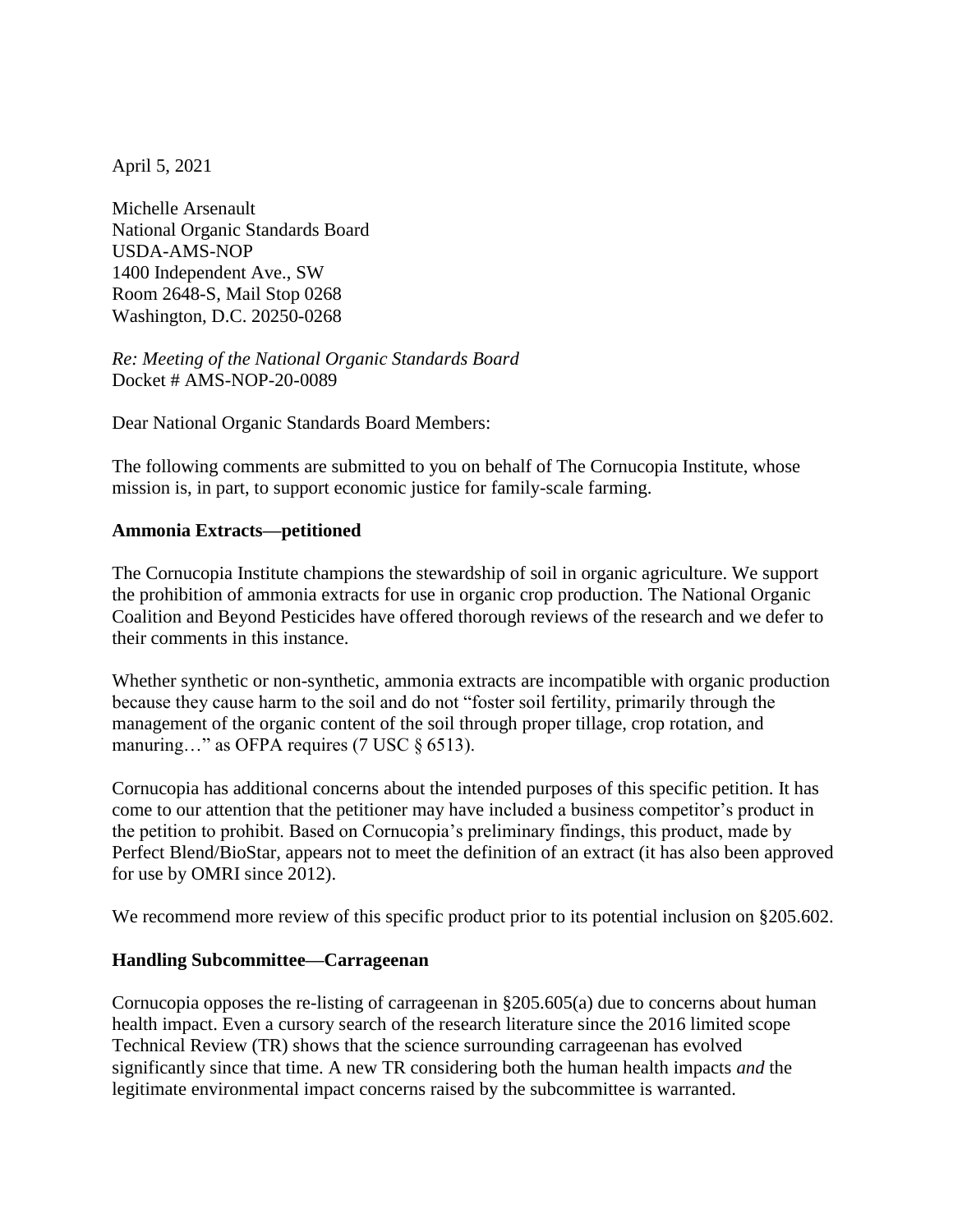While carrageenan is a very common food additive in processed foods, it predictably causes inflammation in thousands of cell-based and animal experiments. Dr. Tobacman's work in the field remains relevant, and studies by other scientists continue to show that carrageenan can be problematic for human health.

The subcommittee discussion concerning carrageenan does not appear to take into account the evolving research or the increasing awareness and concern of consumers in the marketplace. Carrageenan is routinely consumed in the typical Western diet. An average individual is predicted to consume as much as 2 to 4 grams/day; an industry-sponsored study suggested there was average daily intake of 1.08 to 7.2 $\frac{g}{day}$  in a 132lb person.<sup>1</sup> Evidence suggests that carrageenan has actually *increased* in Western diets since carrageenan was last reviewed by the NOSB.

The following is a snapshot of research published since 2017 regarding the human-health effects of carrageenan:

- Research published in early 2017 showed that carrageenan disrupts disrupt normal gut function, promotes intestinal inflammation, and consequently could compromise consumer health.<sup>2</sup> More research was recommended.
- Also in 2017, further research into the effect of carrageenan on the human intestine found basis for concern. Specifically, carrageenan may trigger or magnify an inflammatory response in the human intestine. The researchers determined that more study was needed because it seemed consumption of carrageenan was a risk factor, but did not seem to be the sole cause involved in the development of IBD or in disease recurrence after treatment.<sup>3</sup> The researchers also highlighted the prevalence of carrageenan in pediatric diets as a cause for concern.
- A randomized, double-blind, placebo-controlled, multicenter, clinical trial published in 2017 showed that people with colitis should avoid carrageenan. Patients who received carrageenan-containing capsules relapsed, and none of the patients who received placebocontaining capsules relapsed in their colitis disease. Laboratory tests showed increases in inflammatory biomarkers in those trial participants who received carrageenan.<sup>4</sup>
- A review of carrageenan safety research in 2019 came to three conclusions. First, they concluded that there isn't enough information about current consumption rates. Second, the link between carrageenan's properties, its impact on digestion, and the colon microbiome and inflammation are yet to be fully resolved. Third, there is not enough

<https://content.iospress.com/articles/nutrition-and-healthy-aging/nha170023> <sup>2</sup> Lulu Fahoum, et al. January 25, 2017. "Digestive fate of dietary carrageenan: Evidence of interference with digestive proteolysis and disruption of gut epithelial function." Mol Nutr Food Res, 61(3). doi: 10.1002/mnfr.201600545. <https://pubmed.ncbi.nlm.nih.gov/27718308/>

<sup>4</sup> Sumit Bhattacharyya, et al. Jan 1, 2017. "A Randomized Trial of the Effects of the No-carrageenan Diet on Ulcerative Colitis Disease Activity." 181 – 192. DOI: 10.3233/NHA-170023.

<https://content.iospress.com/articles/nutrition-and-healthy-aging/nha170023>

 $\overline{a}$ <sup>1</sup> See Sumit Bhattacharyya, et al. Jan 1, 2017. "A Randomized Trial of the Effects of the No-carrageenan Diet on Ulcerative Colitis Disease Activity." 181 – 192. DOI: 10.3233/NHA-170023.

<sup>3</sup> John Vincent Martino, Johan Van Limbergen1, and Leah E. Cahill. May 1, 2017. "The Role of Carrageenan and Carboxymethylcellulose in the Development of Intestinal Inflammation." Front. Pediatr., 1(5):96. doi:10.3389/fped.2017.00096. https://pubmed.ncbi.nlm.nih.gov/28507982/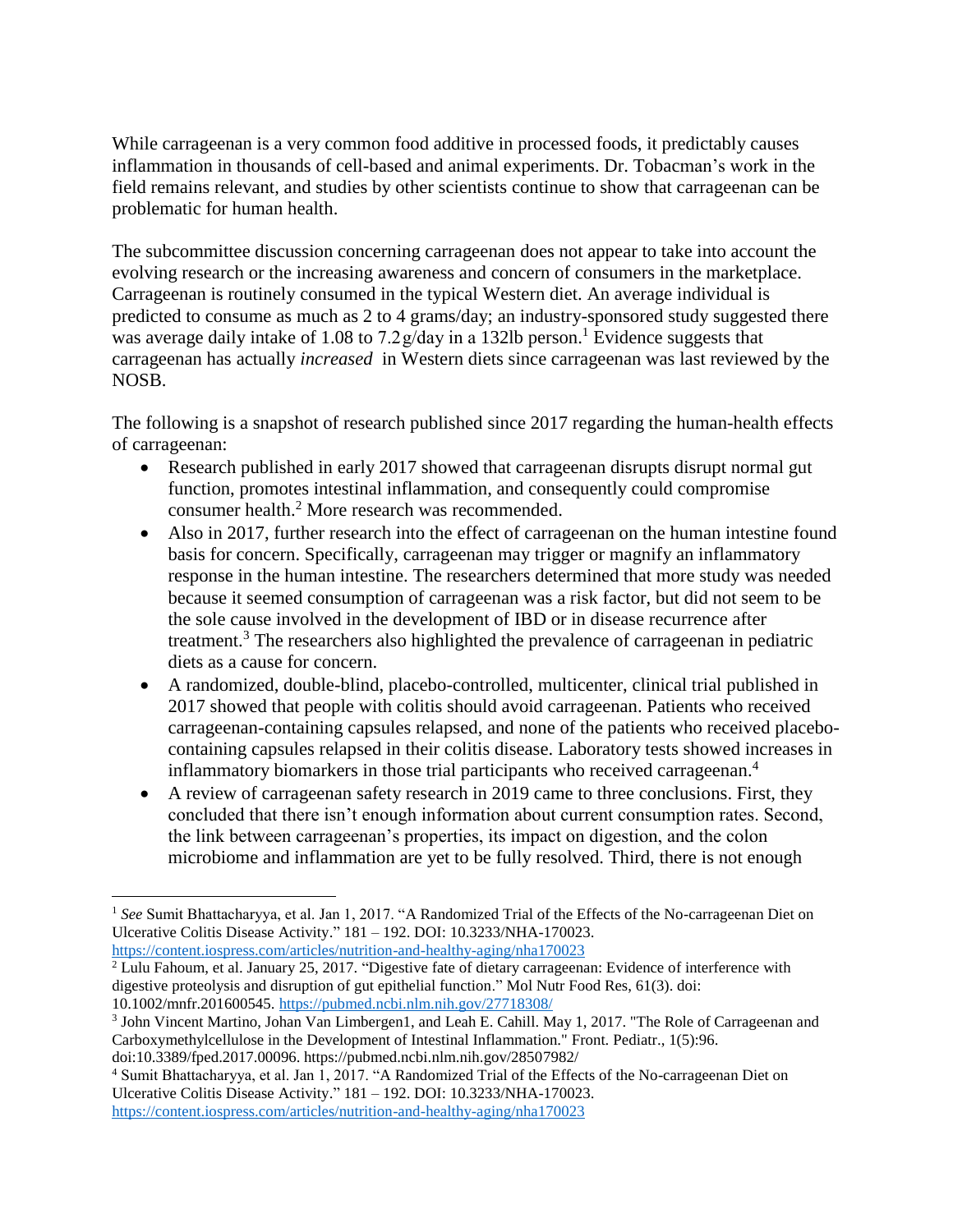research on carrageenan's effect on predisposed populations, such as elderly people or IBD patients. Essentially, carrageenan has not been definitively determined as "safe" and more research needs to be done.<sup>5</sup>

 Research into inflammation and carrageenan in 2020 found that inflammatory properties of carrageenan are related to carrageenan's modification of the intestinal microbiome. In addition they found that carrageenan can exacerbate chronic inflammation (which could explain why people with existing chronic conditions improve with a carrageenan-free  $\text{dist}$ ). $^6$ 

Current research backs up the experience of countless individuals who experience health problems when consuming carrageenan. Note that if you look at the *source* of studies in favor of carrageenan, they are often conducted by people or institutions funded by the industry. While it can be difficult to track down affiliations, it is important to consider the source of research and information.

The GRAS (Generally Regarded as Safe) status of carrageenan further complicates matters for individuals seeking to avoid ingesting carrageenan. When used as a processing aid or included in ingredients used in the final product (e.g. when carrageenan is in the cream used to make ice cream), carrageenan is not listed on the ingredient panel. Banning its use in organic food would give consumers affected by carrageenan a safe harbor.

## **Handling Subcommittee—Fish oil annotation**

 $\overline{a}$ 

Cornucopia is in full agreement with Beyond Pesticide's comments on this issue area. The use of oceanic fish in organic handling is problematic. The proposed annotations would fail to cure the issues in the industry because they are not sufficient to protect marine ecosystems and/or because they would be difficult or impossible to enforce.

## **Crops Subcommittee—Proposal: Biodegradable biobased mulch film annotation change**

Cornucopia *does not support an annotation change* to loosen restrictions on bioplastic film. As stated in previous comments, Cornucopia urges the NOSB and the NOP to use the *precautionary principle* with all forms of biodegradable biobased mulch films (BBMF).

BBMF technology has only been in the marketplace for a short time. We do not know with certainty how the soil microbiome, watersheds, or other biological systems will be impacted by their use. What we do know about the impacts of BBMF is concerning, especially with respect to microplastics in the environment.

<sup>5</sup> Shlomit David, et al. 2019. "Revisiting the carrageenan controversy: do we really understand the digestive fate and safety of carrageenan in our foods?" Food Funct., 10, 1763. DOI: 10.1039/C9FO00018F. <https://pubs.rsc.org/en/content/articlelanding/fo/2018/c7fo01721a#!divAbstract>

<sup>6</sup> Ye Mi, et al. March 15, 2020. "Native κ-carrageenan induced-colitis is related to host intestinal microecology." International Journal of Biological Macromolecules, 147: 284-294. DOI: 10.1016/j.ijbiomac.2020.01.072. <https://www.sciencedirect.com/science/article/abs/pii/S0141813019390828>